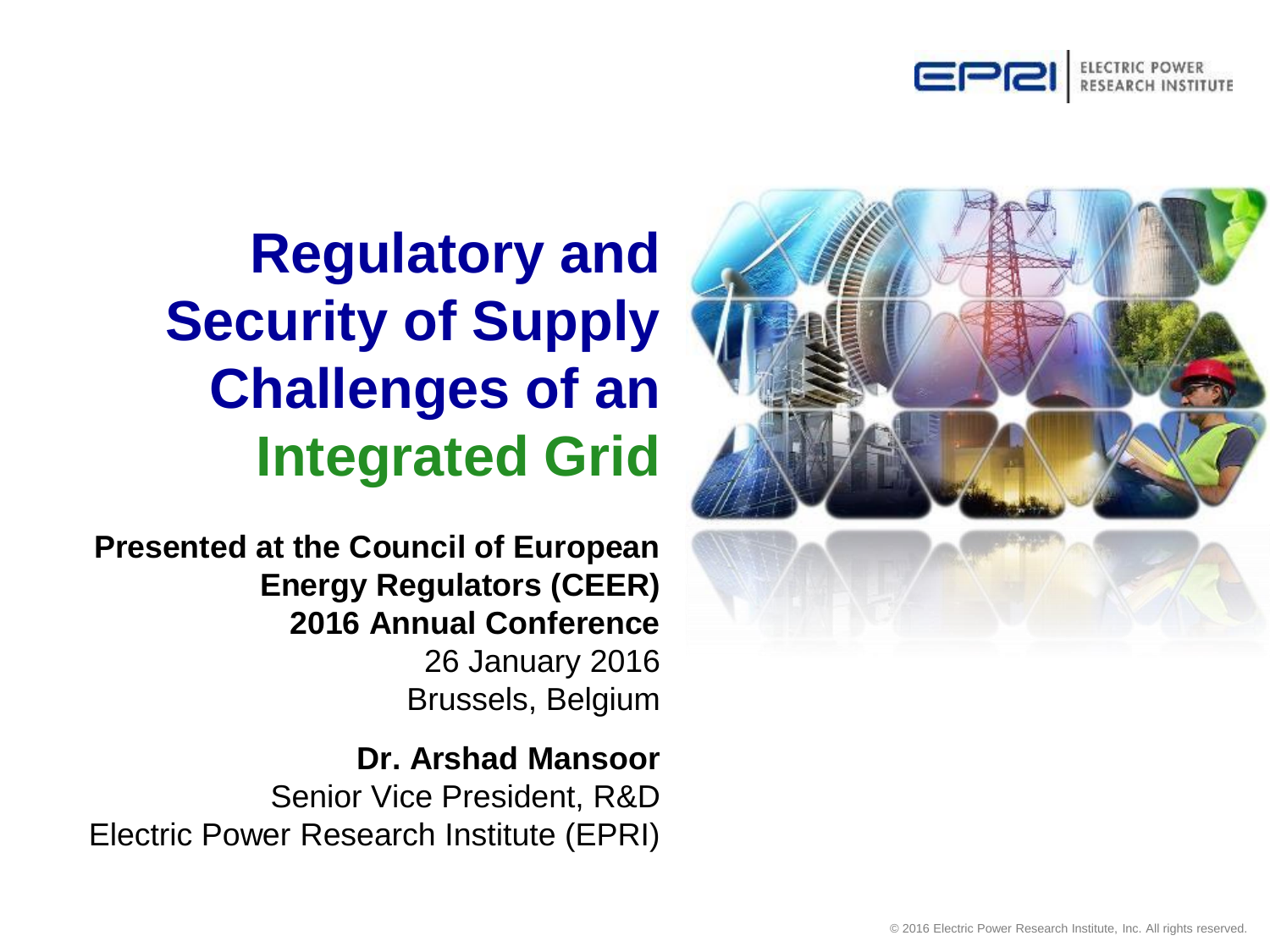# **Electric Power Research Institute**

- Founded in 1972 by the electricity industry and regulatory community.
- 450+ members from more than 30 countries collaborate with an annual funding of ~\$390M USD.
- Public service R&D mission to ensure reliable, affordable, clean and safe electricity.
- Research spans across generation, delivery and use of electricity.







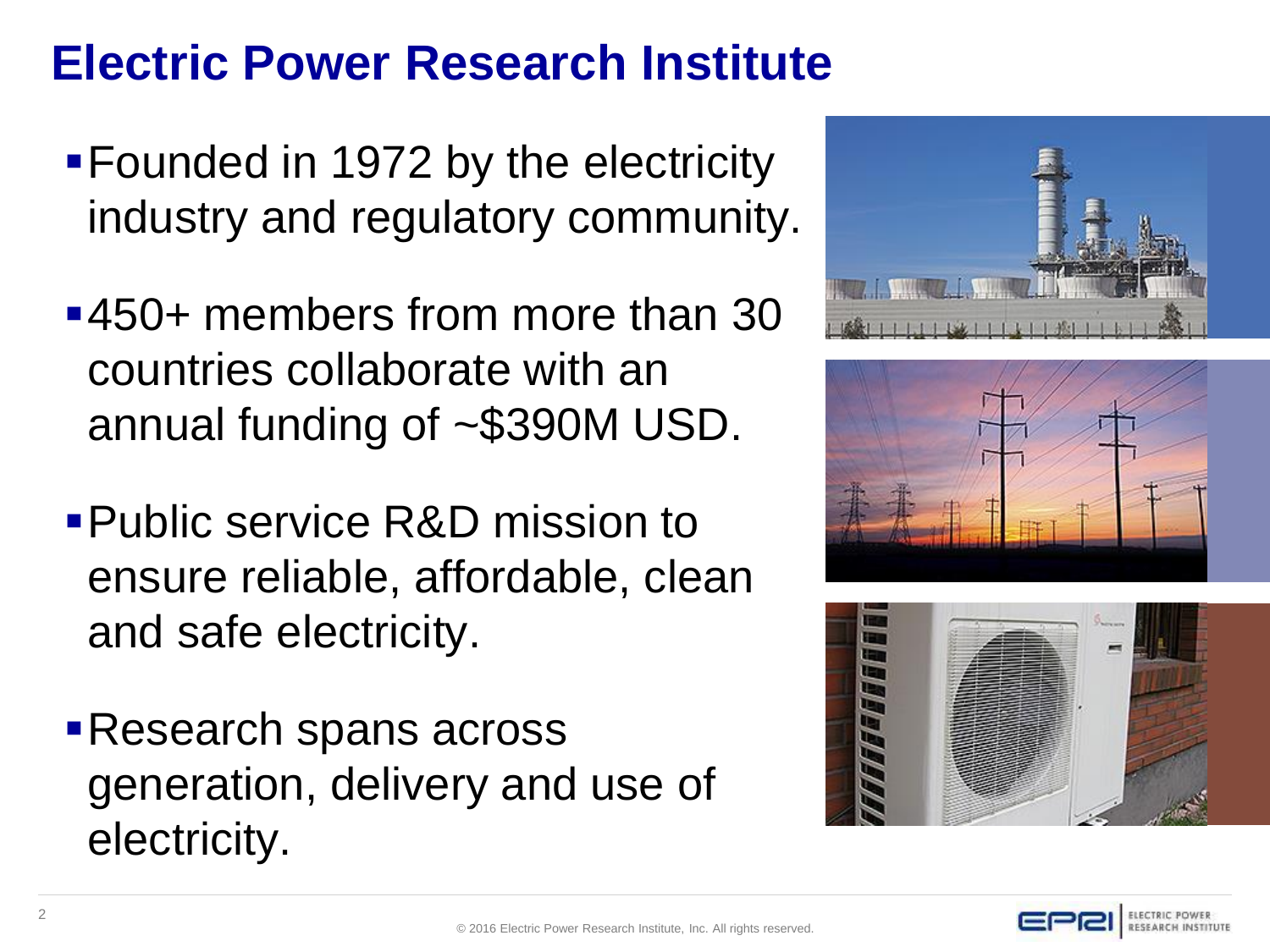# **A Living Laboratory of Regulatory and Market Construct**



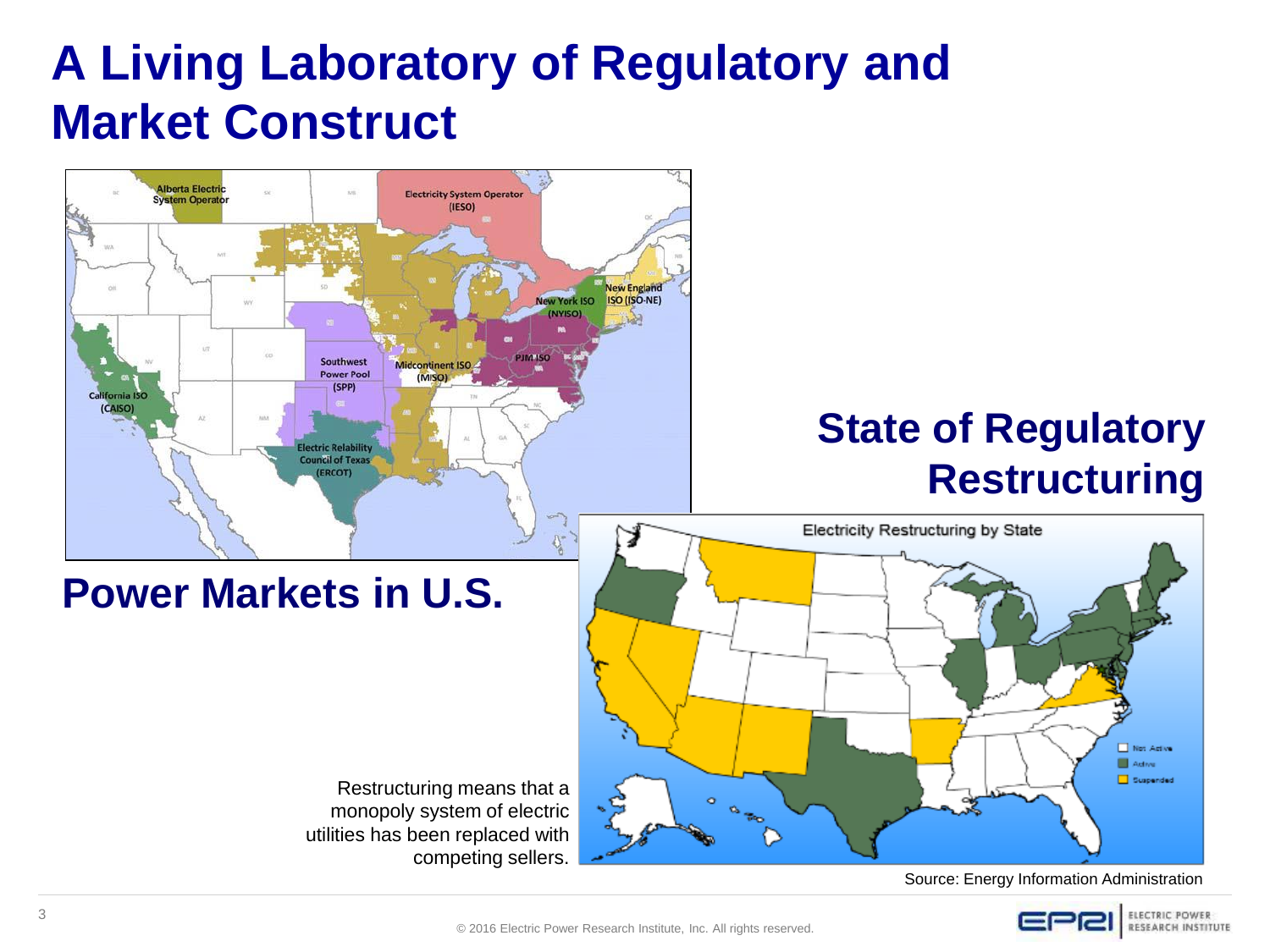## **Transforming the Power System**



**Distributed and Central Energy Resources are integrated with a Dynamic T&D System and Markets to Contribute Towards Grid Reliability and Security of Supply <http://integratedgrid.epri.com/>**

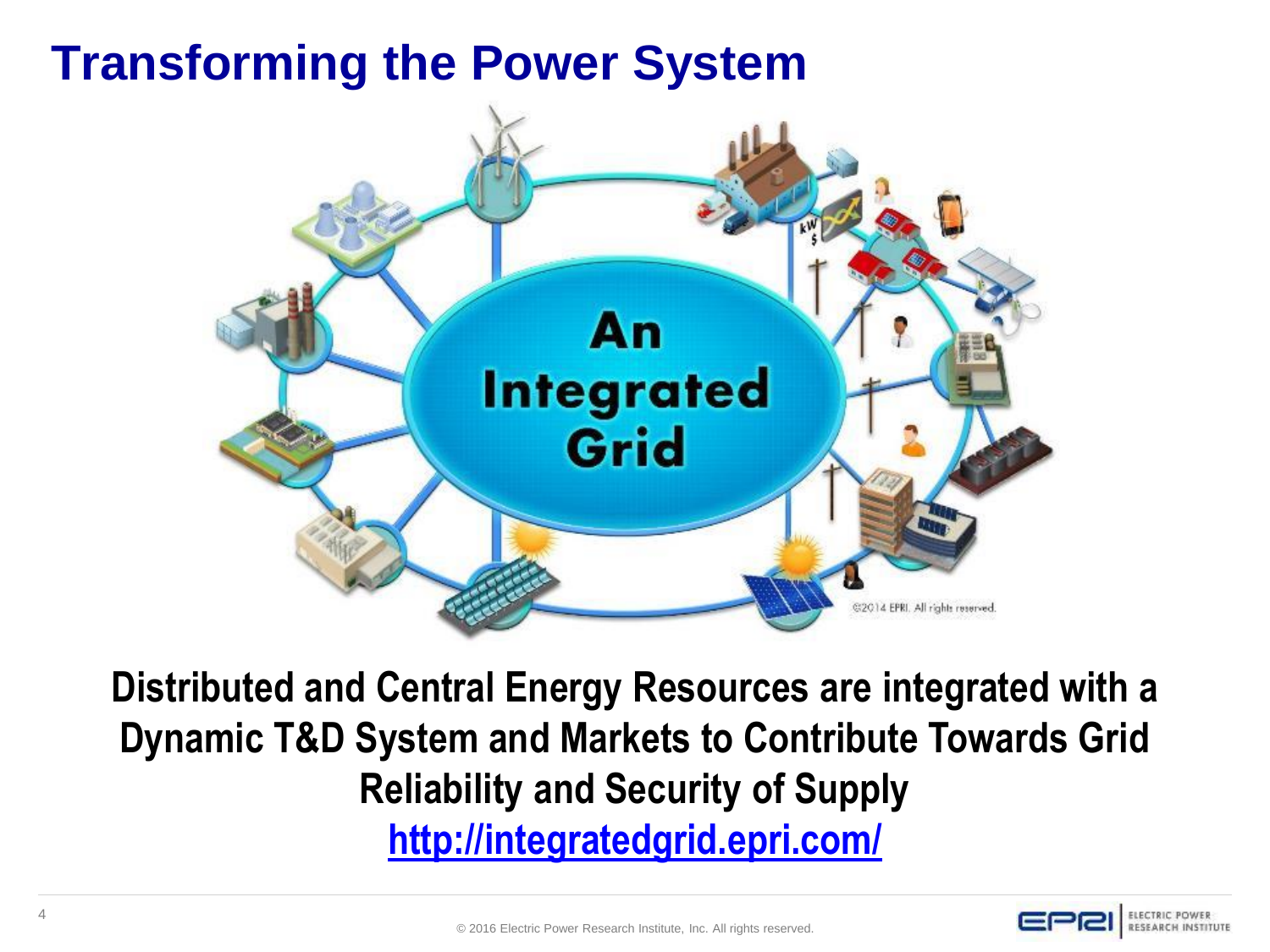# **Key Regulatory and Security of Supply Challenges**

### **Information Flow Across Disintegrated Businesses**

– What, When and How

### **New Technologies with Value Stream Across Businesses**

– Who Owns Energy Storage?

### **Market Construct and Customer Resource Contribution to Ensure Adequate Energy AND Capacity**

– Energy Rich but Capacity Poor

### **Role of DSO in DER Integration**

– Market Construct or Integrated Resource Planning

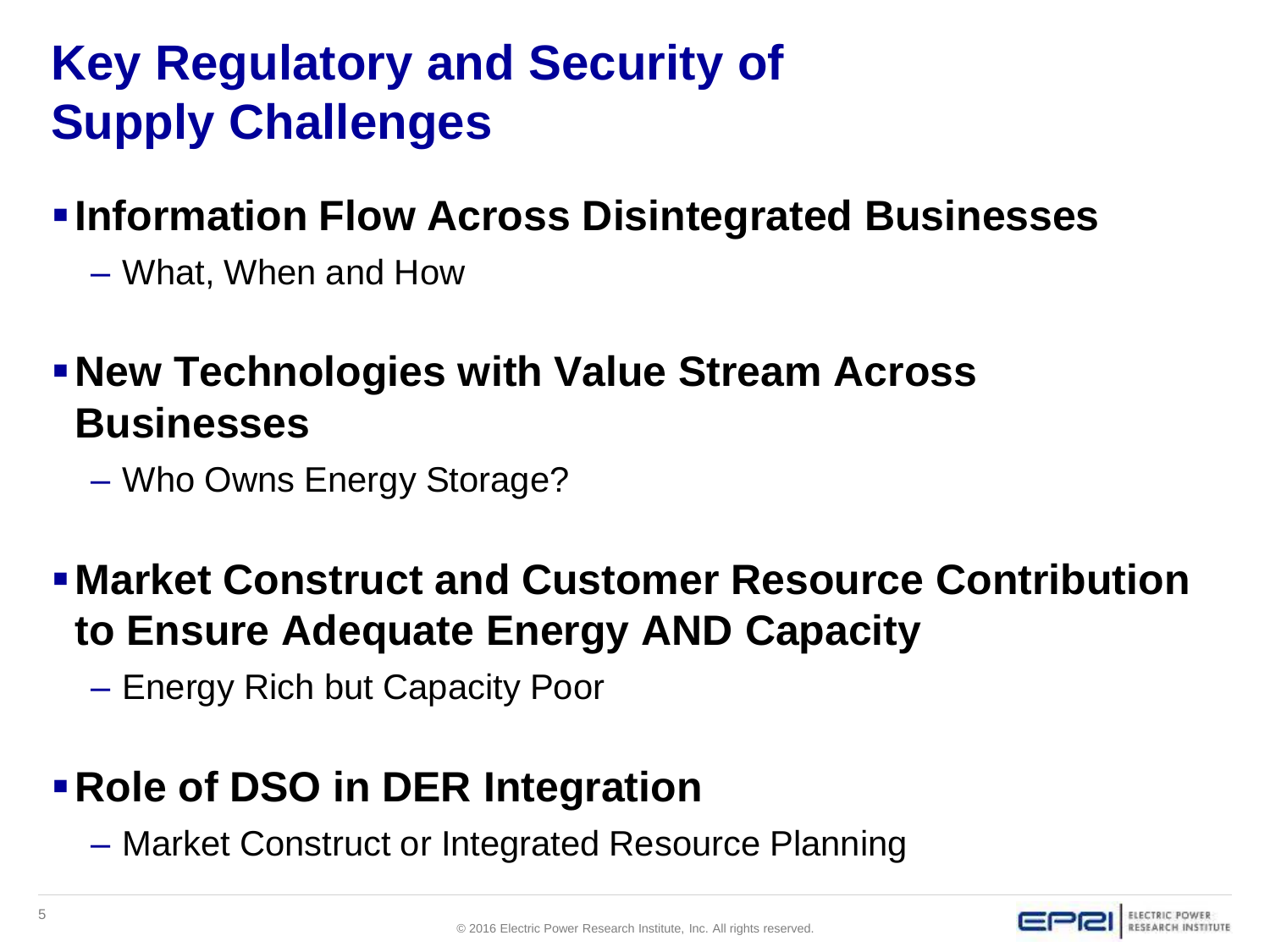## **Information & Communications Architecture** *Defining Roles and Market Interfaces*



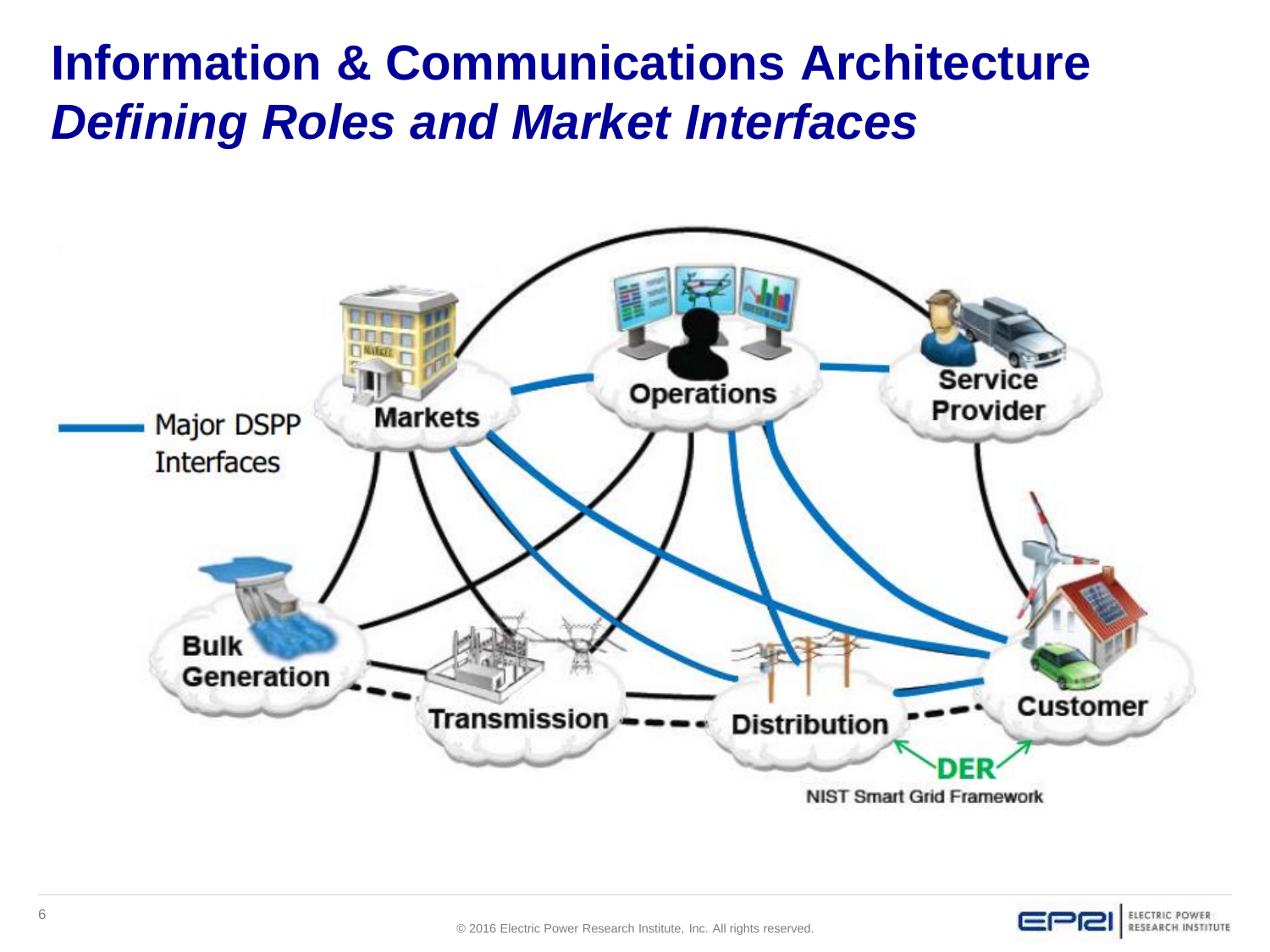# **Distributed Storage – Who Owns and Operates?**



#### **Value Across Generation, TSO/DSO and Customers**

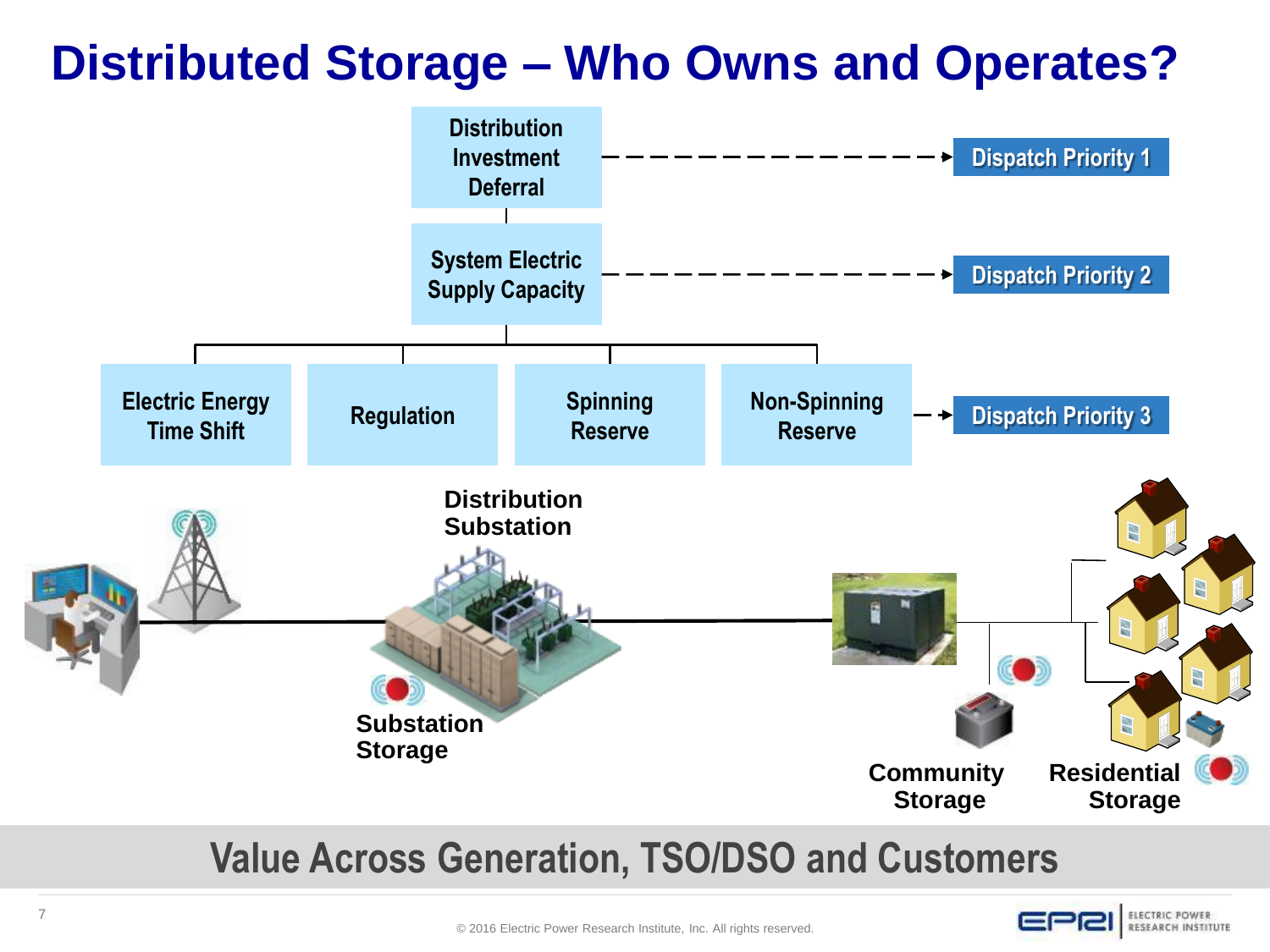# **Addressing Security of Supply Challenges**



*Capacity Market? Integrating Balancing Authorities? Price Induced Customer Response? DER as a Balancing Resource*

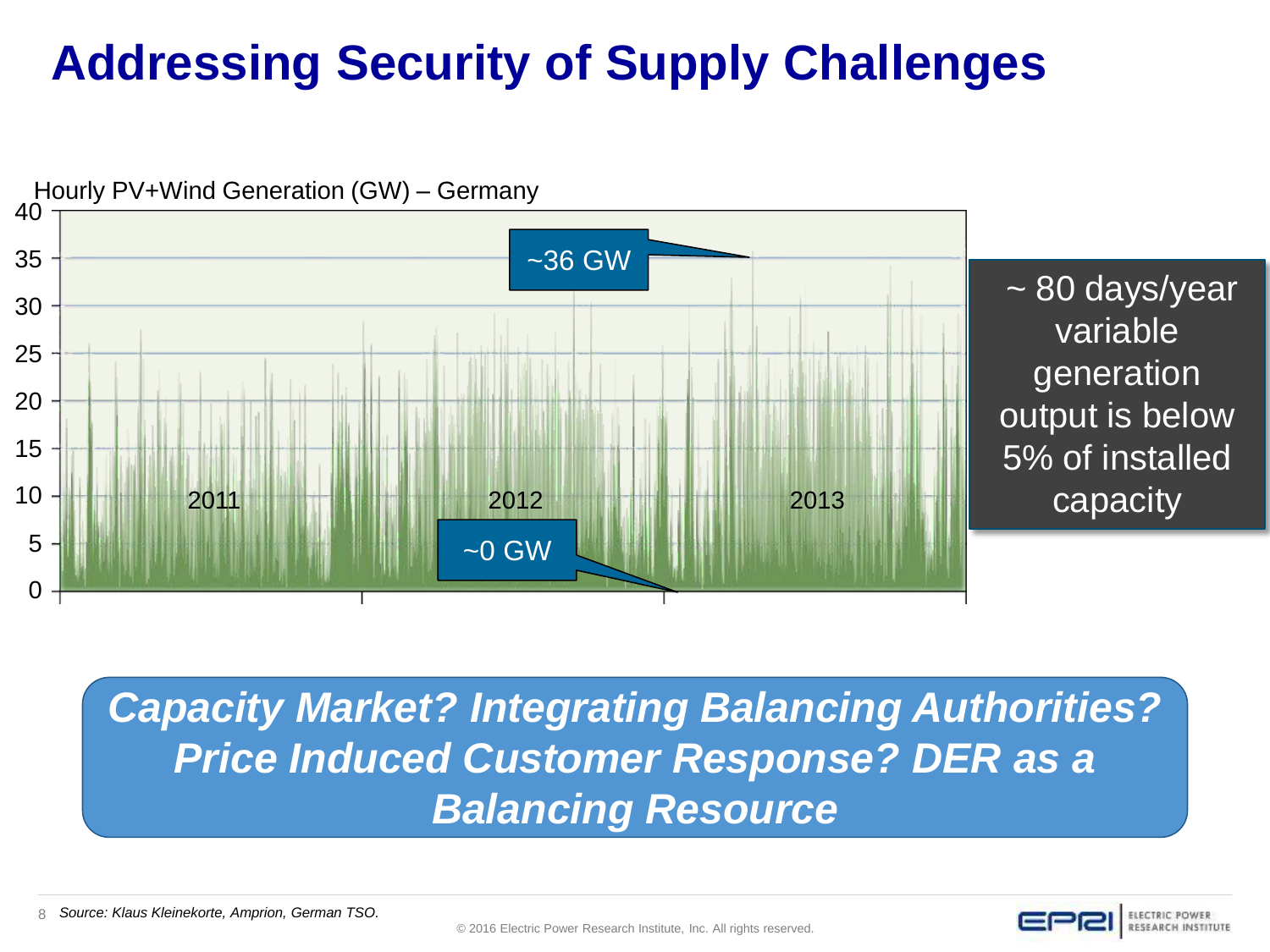**How to Ensure DER Supports the Grid?** *Three Options Explored by Utilities/Regulators*

**Utility as DER Owner and Operator**

#### **Arizona Solar Project California Distributed Resource Plan**

**Utility as DER System Planner**

## **Utility as Distribution System Operator (DSO)**

**New York Reforming the Energy Vision (REV)**